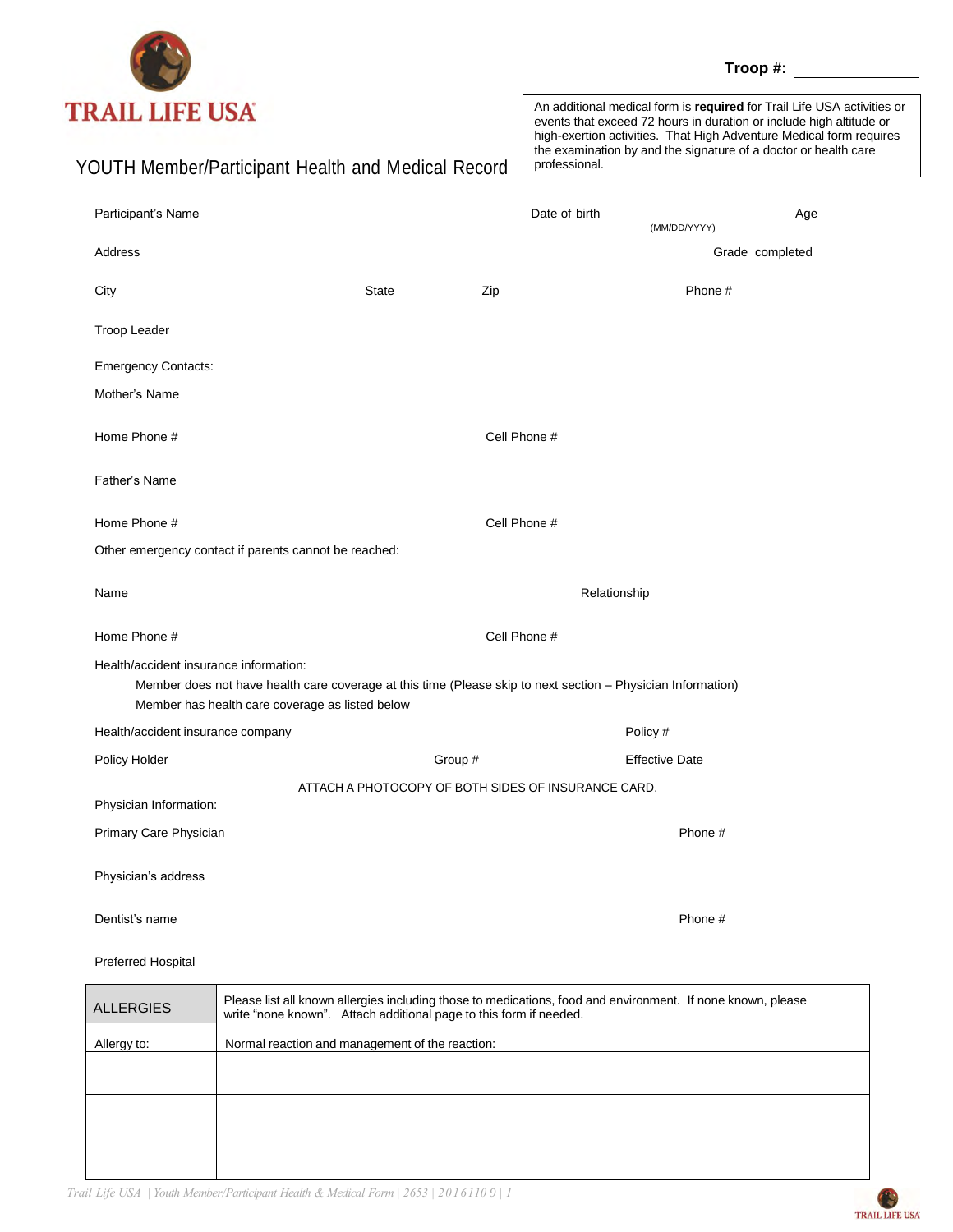| <b>HEALTH HISTORY</b> |                        |                              | Do you currently have, or have you ever been treated for any of the following? |              |  |                |  |  |
|-----------------------|------------------------|------------------------------|--------------------------------------------------------------------------------|--------------|--|----------------|--|--|
| Yes                   | $\mathop{\mathsf{No}}$ | <b>Condition</b>             |                                                                                |              |  | <b>Explain</b> |  |  |
|                       |                        | Asthma                       | Last attack: (MM/YY)                                                           |              |  |                |  |  |
|                       |                        | <b>Diabetes</b>              | Last HbA1c:<br>(Percentage)                                                    |              |  |                |  |  |
|                       |                        |                              | Hypertension (high blood pressure)                                             |              |  |                |  |  |
|                       |                        | murmur                       | Heart disease/heart attack/chest pain/heart                                    |              |  |                |  |  |
|                       |                        | Stroke/TIA                   |                                                                                |              |  |                |  |  |
|                       |                        |                              | Lung/respiratory disease                                                       |              |  |                |  |  |
|                       |                        | Ear/sinus problems           |                                                                                |              |  |                |  |  |
|                       |                        |                              | Muscular/skeletal condition                                                    |              |  |                |  |  |
|                       |                        |                              | Psychiatric/psychological and emotional difficulties                           |              |  |                |  |  |
|                       |                        |                              | Behavioral/neurological disorders                                              |              |  |                |  |  |
|                       |                        | <b>Bleeding disorders</b>    |                                                                                |              |  |                |  |  |
|                       |                        | <b>Fainting spells</b>       |                                                                                |              |  |                |  |  |
|                       |                        | Thyroid disease              |                                                                                |              |  |                |  |  |
|                       |                        | Kidney disease               |                                                                                |              |  |                |  |  |
|                       |                        | Sickle cell disease          |                                                                                |              |  |                |  |  |
|                       |                        | Seizures                     | Last seizure:<br>(MM/YY)                                                       |              |  |                |  |  |
|                       |                        |                              | Sleep disorders (e.g., sleep<br>walking, sleep apnea)                          | Use<br>CPAP? |  |                |  |  |
|                       |                        | Abdominal/digestive problems |                                                                                |              |  |                |  |  |
|                       |                        | Surgery                      | Last surgery:<br>(MM/YY)                                                       |              |  |                |  |  |
|                       |                        | Serious injury               |                                                                                |              |  |                |  |  |
|                       |                        | exercise                     | Excessive fatigue or shortness of breath with                                  |              |  |                |  |  |
|                       |                        | Other                        |                                                                                |              |  |                |  |  |

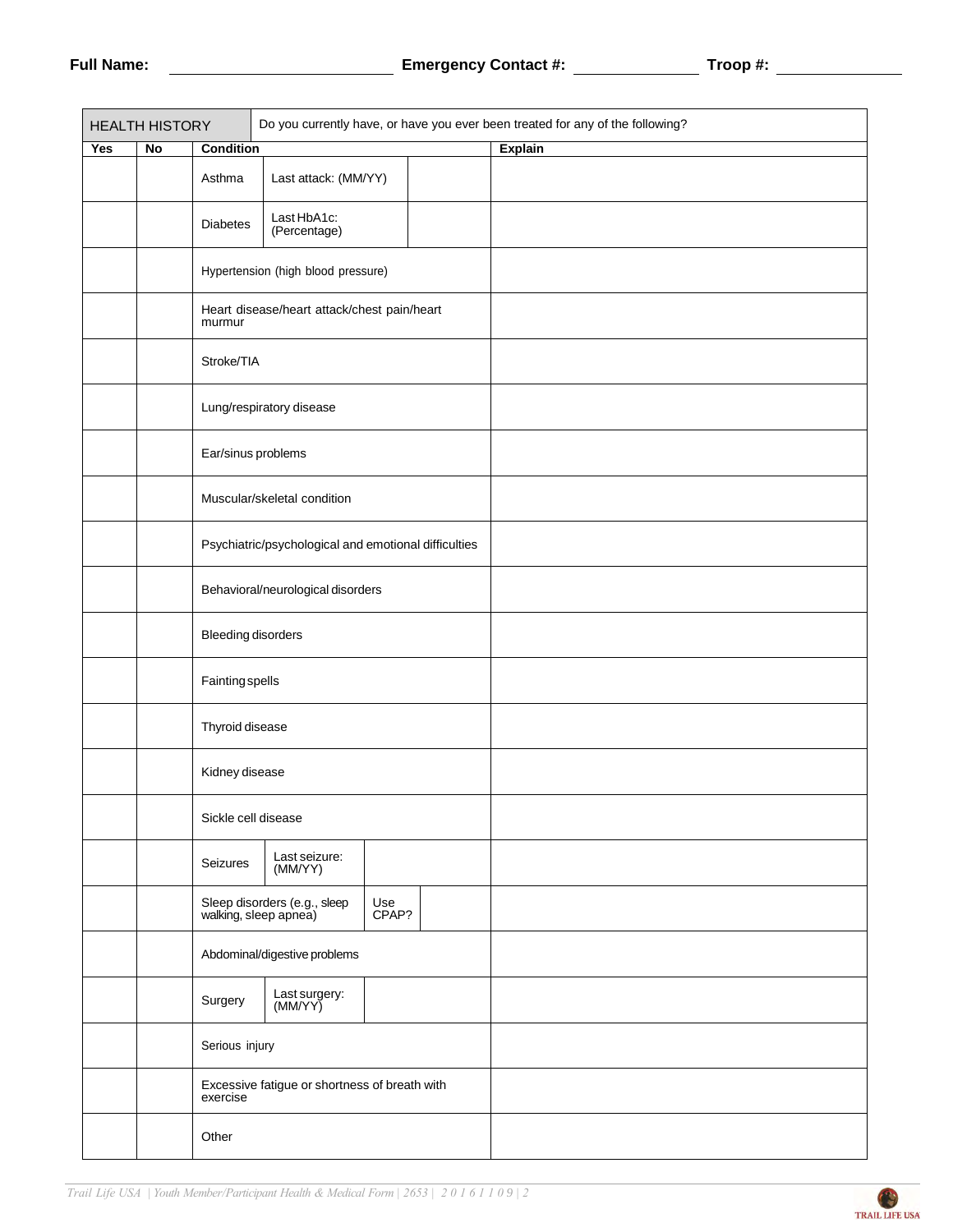| <b>IMMUNIZATIONS</b>                                                                                                                                                                                                              |    |                     | The following immunizations are recommended. Tetanus immunization is required and must have been<br>received within the last 10 years. For each item, indicate if you have been immunized, the date of the immunization (MM/YY), if you have had the disease, and the date (MM/YY). |                                                                                     |            |           |                 |
|-----------------------------------------------------------------------------------------------------------------------------------------------------------------------------------------------------------------------------------|----|---------------------|-------------------------------------------------------------------------------------------------------------------------------------------------------------------------------------------------------------------------------------------------------------------------------------|-------------------------------------------------------------------------------------|------------|-----------|-----------------|
|                                                                                                                                                                                                                                   |    | <b>Immunization</b> |                                                                                                                                                                                                                                                                                     | <b>Please indicate</b><br>Date of<br>if you have had<br>Immunization<br>the disease |            |           | Date of Disease |
| Yes                                                                                                                                                                                                                               | No |                     |                                                                                                                                                                                                                                                                                     | (MM/YY)                                                                             | <b>Yes</b> | <b>No</b> | (MM/YY)         |
|                                                                                                                                                                                                                                   |    | Tetanus             |                                                                                                                                                                                                                                                                                     |                                                                                     |            |           |                 |
|                                                                                                                                                                                                                                   |    | Pertussis           |                                                                                                                                                                                                                                                                                     |                                                                                     |            |           |                 |
|                                                                                                                                                                                                                                   |    | Diphtheria          |                                                                                                                                                                                                                                                                                     |                                                                                     |            |           |                 |
|                                                                                                                                                                                                                                   |    | Measles             |                                                                                                                                                                                                                                                                                     |                                                                                     |            |           |                 |
|                                                                                                                                                                                                                                   |    | Mumps               |                                                                                                                                                                                                                                                                                     |                                                                                     |            |           |                 |
|                                                                                                                                                                                                                                   |    | Rubella             |                                                                                                                                                                                                                                                                                     |                                                                                     |            |           |                 |
|                                                                                                                                                                                                                                   |    | Polio               |                                                                                                                                                                                                                                                                                     |                                                                                     |            |           |                 |
|                                                                                                                                                                                                                                   |    |                     | Chicken Pox                                                                                                                                                                                                                                                                         |                                                                                     |            |           |                 |
|                                                                                                                                                                                                                                   |    | <b>Hepatitis A</b>  |                                                                                                                                                                                                                                                                                     |                                                                                     |            |           |                 |
|                                                                                                                                                                                                                                   |    | <b>Hepatitis B</b>  |                                                                                                                                                                                                                                                                                     |                                                                                     |            |           |                 |
|                                                                                                                                                                                                                                   |    | Meningitis          |                                                                                                                                                                                                                                                                                     |                                                                                     |            |           |                 |
|                                                                                                                                                                                                                                   |    | Influenza           |                                                                                                                                                                                                                                                                                     |                                                                                     |            |           |                 |
|                                                                                                                                                                                                                                   |    |                     | Other (i.e., HIB)                                                                                                                                                                                                                                                                   |                                                                                     |            |           |                 |
|                                                                                                                                                                                                                                   |    |                     | Exception to immunizations claimed (form required)                                                                                                                                                                                                                                  |                                                                                     |            |           |                 |
|                                                                                                                                                                                                                                   |    |                     |                                                                                                                                                                                                                                                                                     |                                                                                     |            |           |                 |
| List all medications currently used. (If additional space is needed, please photocopy this part of the health<br>forms. A finite chain that it is the constitution of the constitution of the constitution of the constitution of |    |                     |                                                                                                                                                                                                                                                                                     |                                                                                     |            |           |                 |

| <b>MEDICATIONS</b> | List all medications currently used. (If additional space is needed, please photocopy this part of the health<br>form.) Inhalers and EpiPen information must be included, even if they are for occasional or emergency use<br>only. If none, please write "None" below. |                  |                                           |        |  |  |
|--------------------|-------------------------------------------------------------------------------------------------------------------------------------------------------------------------------------------------------------------------------------------------------------------------|------------------|-------------------------------------------|--------|--|--|
| <b>Medication</b>  | Strength                                                                                                                                                                                                                                                                | <b>Frequency</b> | <b>Approximate Date</b><br><b>Started</b> | Reason |  |  |
|                    |                                                                                                                                                                                                                                                                         |                  |                                           |        |  |  |
|                    |                                                                                                                                                                                                                                                                         |                  |                                           |        |  |  |
|                    |                                                                                                                                                                                                                                                                         |                  |                                           |        |  |  |
|                    |                                                                                                                                                                                                                                                                         |                  |                                           |        |  |  |
|                    |                                                                                                                                                                                                                                                                         |                  |                                           |        |  |  |

**Administration of the above medications is approved by (if required by your state):**

Parent/guardian signature **and/or MD/DO, NP, or PA signature (where required by state law for and/or MD/DO, NP**, or PA signature (where required by state law for **the dispensation of medications by a non-parent)**

Bring enough medications in sufficient quantities and in the original containers. Make sure that they are NOT expired, including inhalers and EpiPens. You **SHOULD NOT STOP** taking any maintenance medication unless instructed to do so by your doctor.